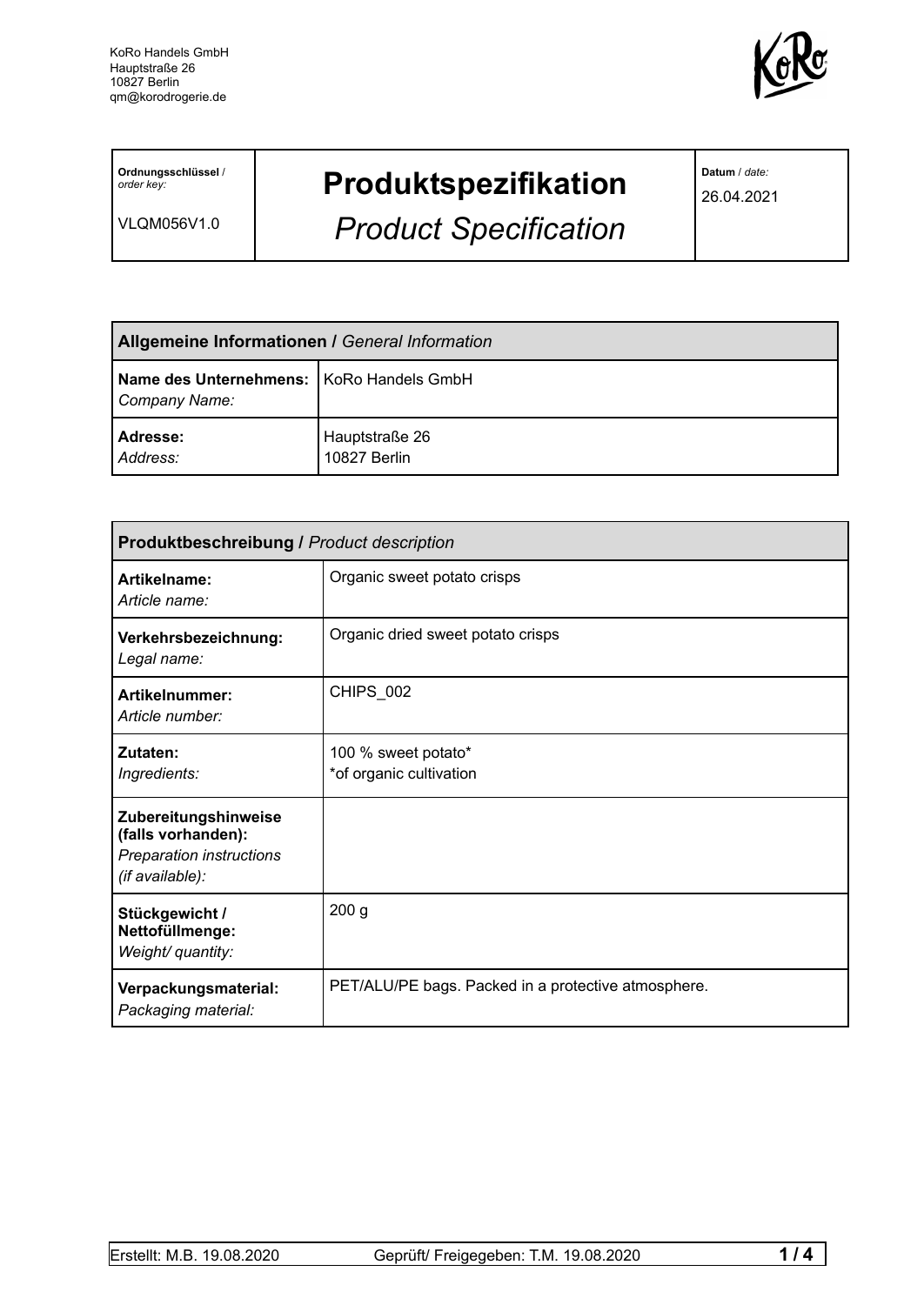

| <b>Produktbeschreibung / Product description</b>               |                                                                                                                                                                                                                                                                                                        |  |
|----------------------------------------------------------------|--------------------------------------------------------------------------------------------------------------------------------------------------------------------------------------------------------------------------------------------------------------------------------------------------------|--|
| <b>Besondere</b><br>Eigenschaften:<br>Special characteristics: | x bio /organic (Öko-Kontrollstelle / organic control body: PL-EKO-06)<br>$\Box$ fairtrade / fairtrade<br>x vegan / vegan<br>x vegetarisch / vegetarian<br>$\Box$ glutenfrei / glutenfree<br>□ laktosefrei / lactose-free<br>$\Box$ koscher / kosher<br>$\Box$ halal / halal<br>$\Box$ andere / others: |  |

| Sensorische Beschreibung / Sensorical description |                                                                                                               |  |
|---------------------------------------------------|---------------------------------------------------------------------------------------------------------------|--|
| Aussehen / Farbe:<br>Appearance / Colour:         | Mixture of slices and crumbles, bright - orange (dark-yellow) to dark<br>orange (bright-red), with brown peel |  |
| Geschmack:<br>Flavour:                            | Typical of sweet potato, without any aftertaste                                                               |  |
| Geruch:<br>Odour:                                 | <b>Typical</b>                                                                                                |  |
| Konsistenz:<br>Texture:                           | Crispy                                                                                                        |  |

| Nährwertangaben pro 100 g / Nutritional information per 100 g  |            |           |
|----------------------------------------------------------------|------------|-----------|
| Energie: I Energy value:                                       | 1417 / 335 | kJ / kcal |
| Fett: I Fat:                                                   | 0          | g         |
| Davon gesättigte Fettsäuren: I of which saturated fatty acids: | 0          | g         |
| Kohlenhydrate: I Carbohydrates:                                | 72         | g         |
| Davon Zucker: I Of which sugar:                                | 33         | g         |
| <b>Ballaststoffe: / Fibre:</b>                                 | 12         | g         |
| Eiweiß: / Protein:                                             | 5,5        | g         |
| Salz: / Salt:                                                  | 0,6        | g         |
| sonstige Angaben: / other values:                              |            | % NRV*    |
|                                                                |            |           |

*\*Nutritional Reference Value according to regulation (EU) Nr. 1169/2011/*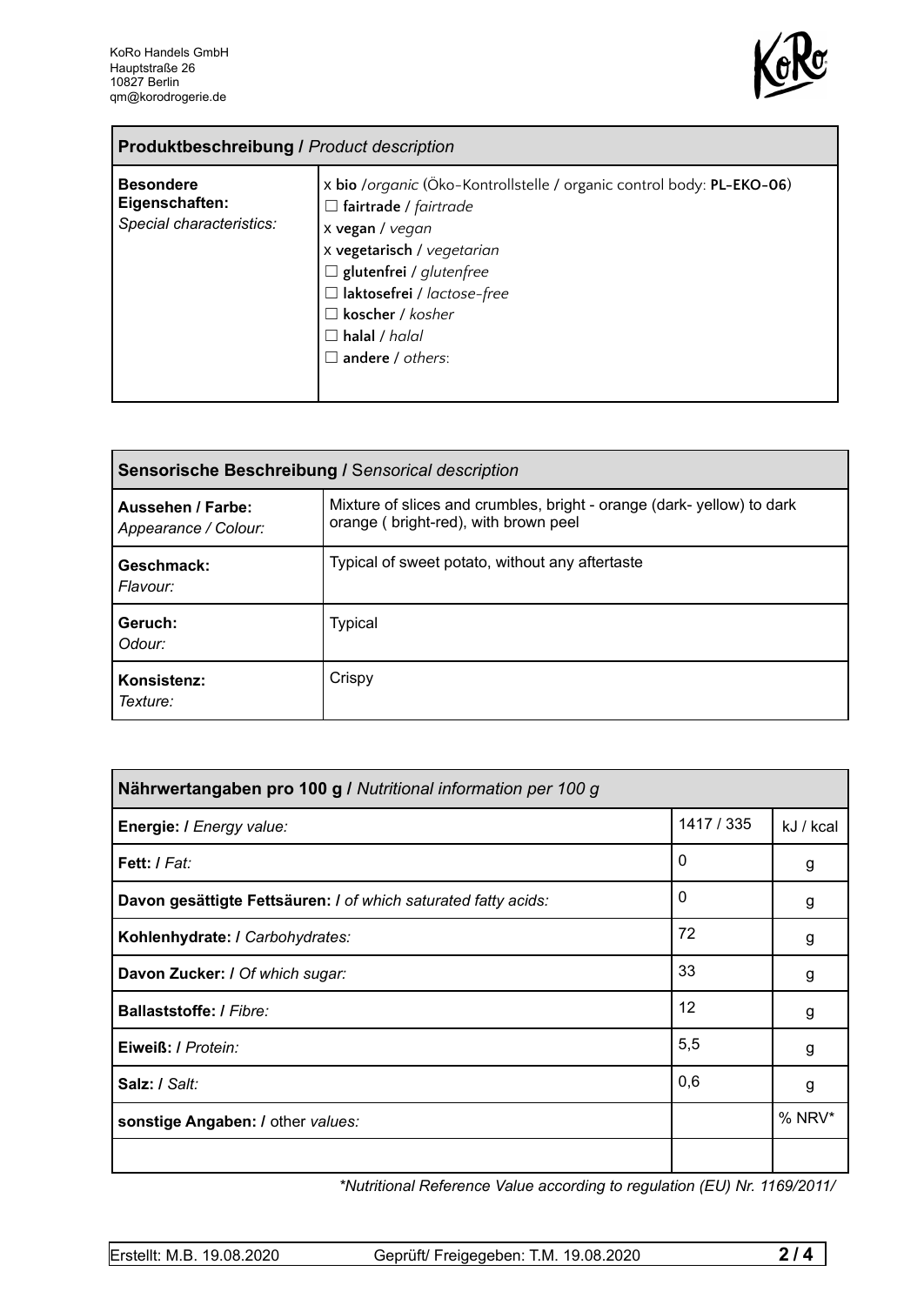

| Lagerung und Haltbarkeit / Storage and Shelf Life             |                                |  |
|---------------------------------------------------------------|--------------------------------|--|
| Optimale<br>Lagerungsbedingungen:<br>Storage recommendations: | Store in a cool and dry place. |  |
| <b>Mindesthaltbarkeit:</b><br>Expected shelf life:            | 18 months                      |  |

## **Allergenkennzeichnung gemäß LMIV 1169 / 2011 /** *Allergen Declaration according to EU Regulation 1169 / 2011*

**Legende:** *Key*

*a.* **Allergen ist in der Rezeptur enthalten /** *Allergen contained in recipe*

- *b.* **Risiko der Kreuzkontamination ist möglich /** *Possible risk of cross contamination*
- **c. Allergen ist in der Rezeptur nicht enthalten /** *Allergen not contained in recipe*

|                                                     | a            | b            | C |
|-----------------------------------------------------|--------------|--------------|---|
| Glutenhaltiges Getreide / gluten-containing cereals | - 1          |              | X |
| Krustentiere / Crustaceans:                         |              |              | X |
| Ei / Egg                                            |              |              | X |
| Fisch / Fish                                        |              |              | X |
| Soja / Soy                                          |              |              | X |
| Milch (Laktose) / Milk (lactose)                    | $\perp$      | $\mathsf{L}$ | X |
| Erdnüsse / Peanuts                                  | $\perp$      | $\Box$       | X |
| Andere Schalenfrüchte* / Other edible nuts*         | П            | П            | X |
| Sellerie / Celery                                   | $\mathsf{L}$ | П            | X |
| Senf / Mustard                                      | П            | $\Box$       | X |
| Sesam / Sesame                                      |              |              | X |
| Schwefeldioxid und Sulphite / Sulphur dioxide       |              |              | X |
| Lupinen / Lupin                                     |              |              | X |
| <b>Weichtiere / Molluscs</b>                        |              |              | X |

**\* Mandeln /** *Almonds***, Haselnüsse /** *Hazelnuts***, Walnüsse /** *Walnuts***, Cashewnüsse /** *Cashews***, Pecannüsse,** *Pecans,* **Paranüsse /** *Brazil nuts***, Pistazien /** *Pistachios***, Macadamianüsse /** *Macadamia nuts*